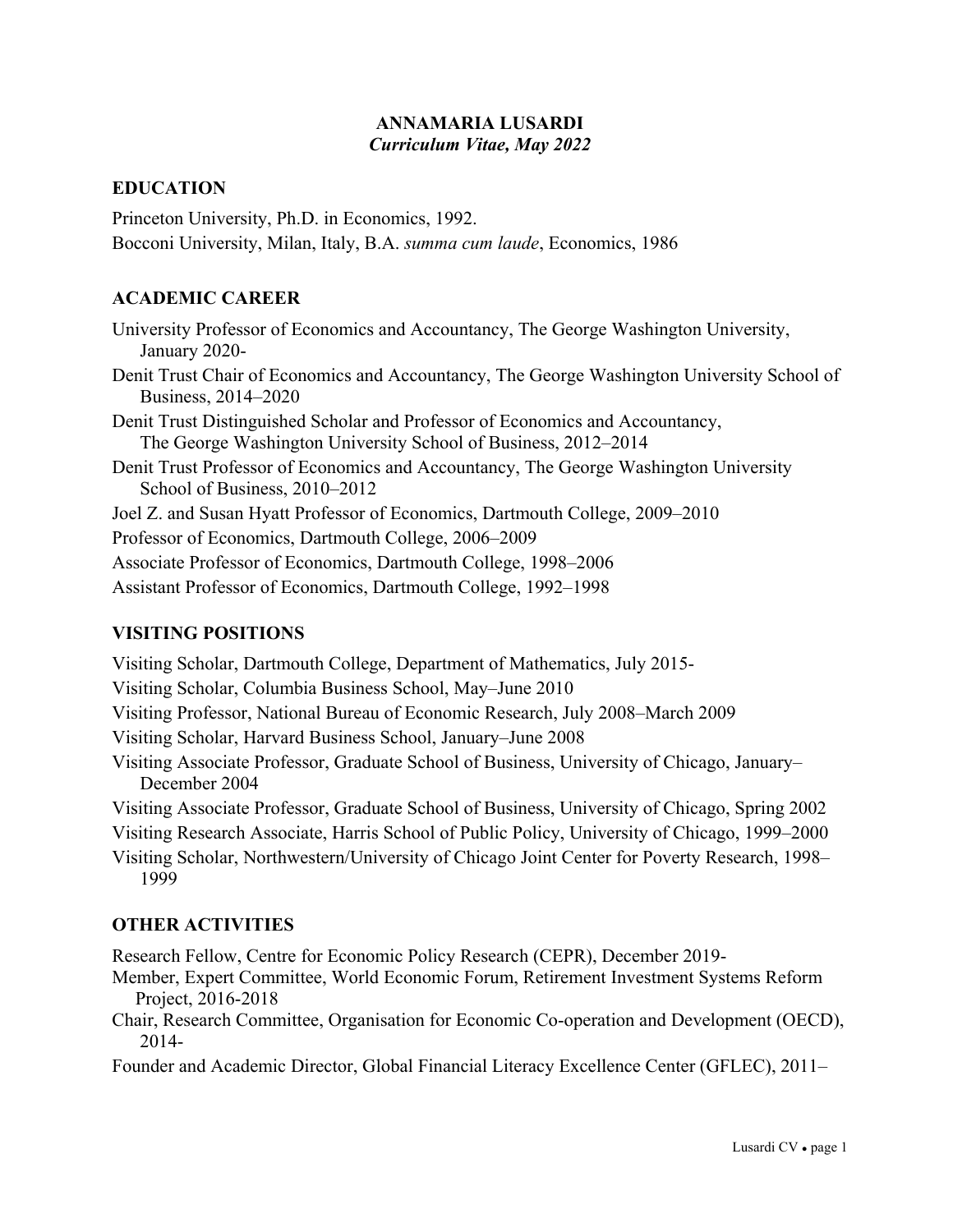- Member, Advisory Board, Pension Research Council, Wharton School, University of Pennsylvania, 2008-
- Member of the Academic Advisory Board of the Center for Private Equity and Entrepreneurship, Tuck School of Business, 2005-2010.
- Research Associate, National Bureau of Economic Research, 2004–

### **POLICY APPOINTMENTS**

Director, Committee for Financial Education, Italy, August 2017 - Academic advisor, U.S. Treasury, Office of Financial Education, September- December 2009

#### **SELECTED HONORS AND PRIZES**

Kulp-Wright Book Award for "Remaking Retirement: Debt in an Aging Economy," (jointly edited with Olivia S. Mitchell), May 2022.

Barron's Financial Empowerment honoree, 2020.

- Ketchum Prize, FINRA Investor Education Foundation, for outstanding service and research to advance investor protection and financial capability in the U.S., 2018
- Oscar and Shoshana Trachtenberg Prize for Scholarship, The George Washington University presented annually to a tenured member of the faculty who has made significant original contributions to research and/or creative endeavors, 2018
- Skandia Research Award on Long-Term Savings, Stockholm, Sweden, October 2017
- Financial Literacy Award, International Federation of Finance Museums, Beijing, October 2015
- William A. Forbes Public Awareness Award, Council for Economic Education, December 2014
- William E. Odom Visionary Leadership Award, Jump\$tart Coalition for Personal Financial Literacy, April 2013

#### **TEACHING AWARDS**

University of Chicago Harris School of Public Policy. Award for Best Teacher (Macroeconomics), 1999–2000

Princeton University. First Prize for Excellence in Teaching, 1989–1990

#### **HONORARY DEGREES**

Honorary Degree of Doctor of Science (Economics and Business Administration), University of Vaasa, Finland, September 2018.

#### **OTHER HONORS**

100 leaders of wealth management in Italy, We Wealth, 2022 Corriere della Sera "110 women of 2020" 2019 Forbes list of 100 most successful women in Italy

#### **SELECTED EDITORIAL WORK**

Editorial Board, *Journal of Accounting and Public Policy*, 2019- Editor, *Financial Literacy eJournal*, 2014- Advisory Board, *Journal of Retirement*, 2013- Editorial Board, *Journal of Economic Education*, 2010- Editorial Board, *Journal of Pension Economics and Finance*, 2009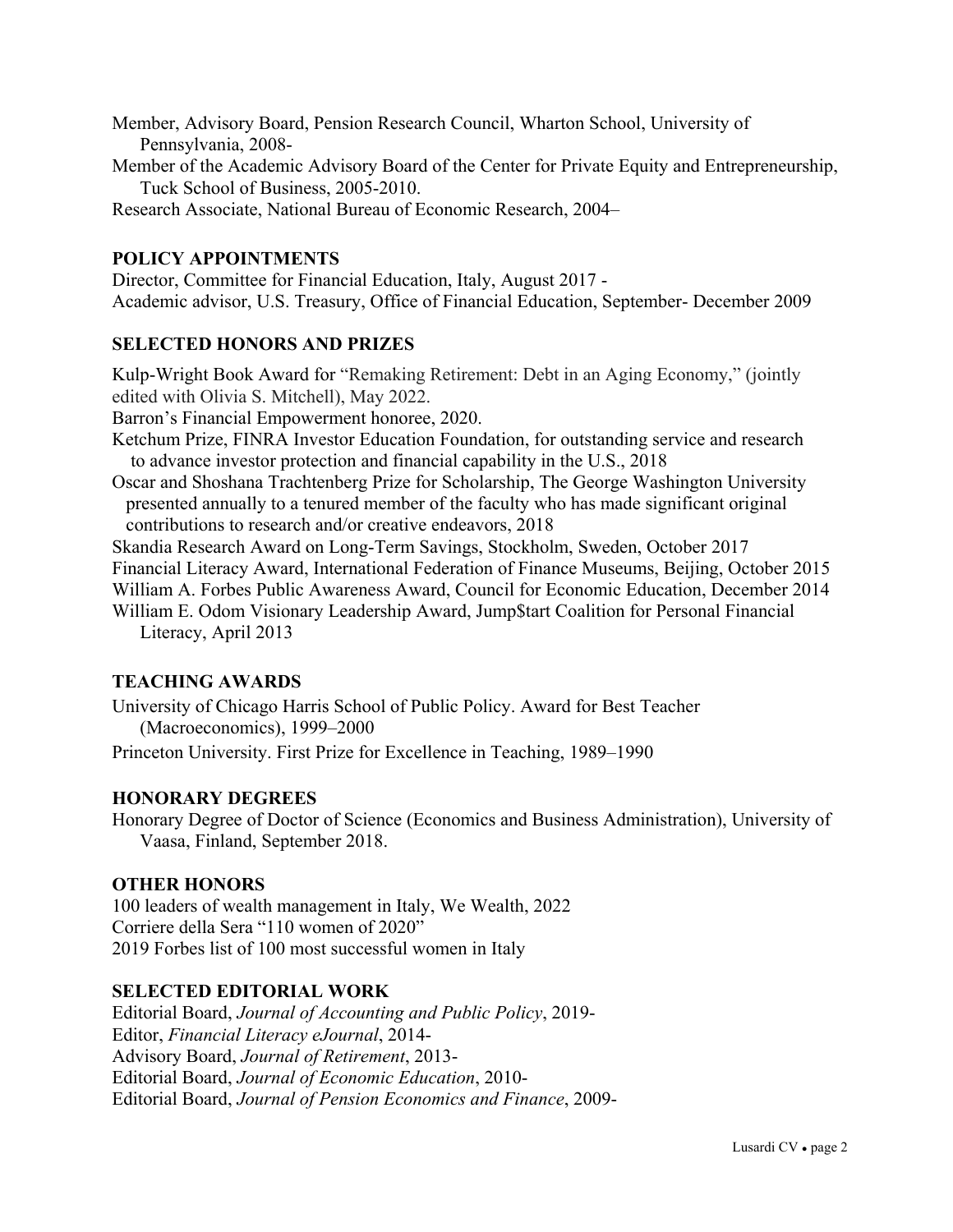Policy Editor, *Financial Decision Making, Behavioral Science and Policy*, 2013-2019 Editorial Board, *Journal of Economic Literature*, 2009-2012

## **GUEST EDITOR WORK**

Special issue on "Recent developments in financial literacy and financial education" with Tim Kaiser and Stefan Palan *The Journal of Behavioral and Experimental Finance*, forthcoming 2021-2022 Special issue on "Accounting and Personal Finance" with Kathleen Weiss Hanley  *The Journal of Accounting and Public Policy*, forthcoming 2021-2022 "Theme Collection: Financial Literacy." *Numeracy*, Volume 6, Issue 2, June 2013. "Financial Literacy around the World," with Olivia S. Mitchell.  *Journal of Pension Economics and Finance,* Volume 10, Issue 4*,* October 2011.

# **BOOKS**

*Remaking Retirement. Debt in an Aging Economy*. Jointly edited with Olivia S. Mitchell. Oxford University Press, 2020.

- *Financial Literacy: Implications for Retirement Security and the Financial Marketplace*. Jointly edited with Olivia S. Mitchell. Oxford University Press, 2011.
- *Overcoming the Saving Slump: How to Increase the Effectiveness of Financial Education and Saving Programs.* University of Chicago Press, 2008.

### **TEXTBOOK IN PROGRESS**

*Personal Finance and Financial Literacy for the 21st Century*, with Audrey Brown and Dorothy Wallace, textbook under contract with Oxford University Press.

# **SELECTED PUBLICATIONS**

"Financial Education Affects Financial Knowledge and Downstream Behavior," with Tim Kaiser, Lukas Menkhoff and Carly Urban, forthcoming *Journal of Financial Economics*.

"Financial Fragility during the COVID-19 Pandemic," with Robert Clark and Olivia S. Mitchell, *American Economic Association Papers and Proceedings*, vol. 111, pp. 292-296, May 2021.

*"*Financial Literacy and Financial Resilience: Evidence from Around the World*"* with Leora Klapper*, Financial Management,* Fall 2020, vol. 49(3), pp. 589-614. [Award for best paper in Fall 2020 issue of *Financial Management*]

 "Defined Contribution Plans and the Challenge of Financial Illiteracy," with Jill Fisch and Andrea Hasler*, Cornell Law Review,* March 2020, 105(3), pp.741-796*.* 

Building Up Financial Literacy and Financial Resilience," with Andrea Hasler and Paul Yakoboski, *Mind and Society,* July 2020**. [**From the Kahneman Lecture to the 2019 annual meeting of economic psychology and behavioral economics (IAREP/SABE)]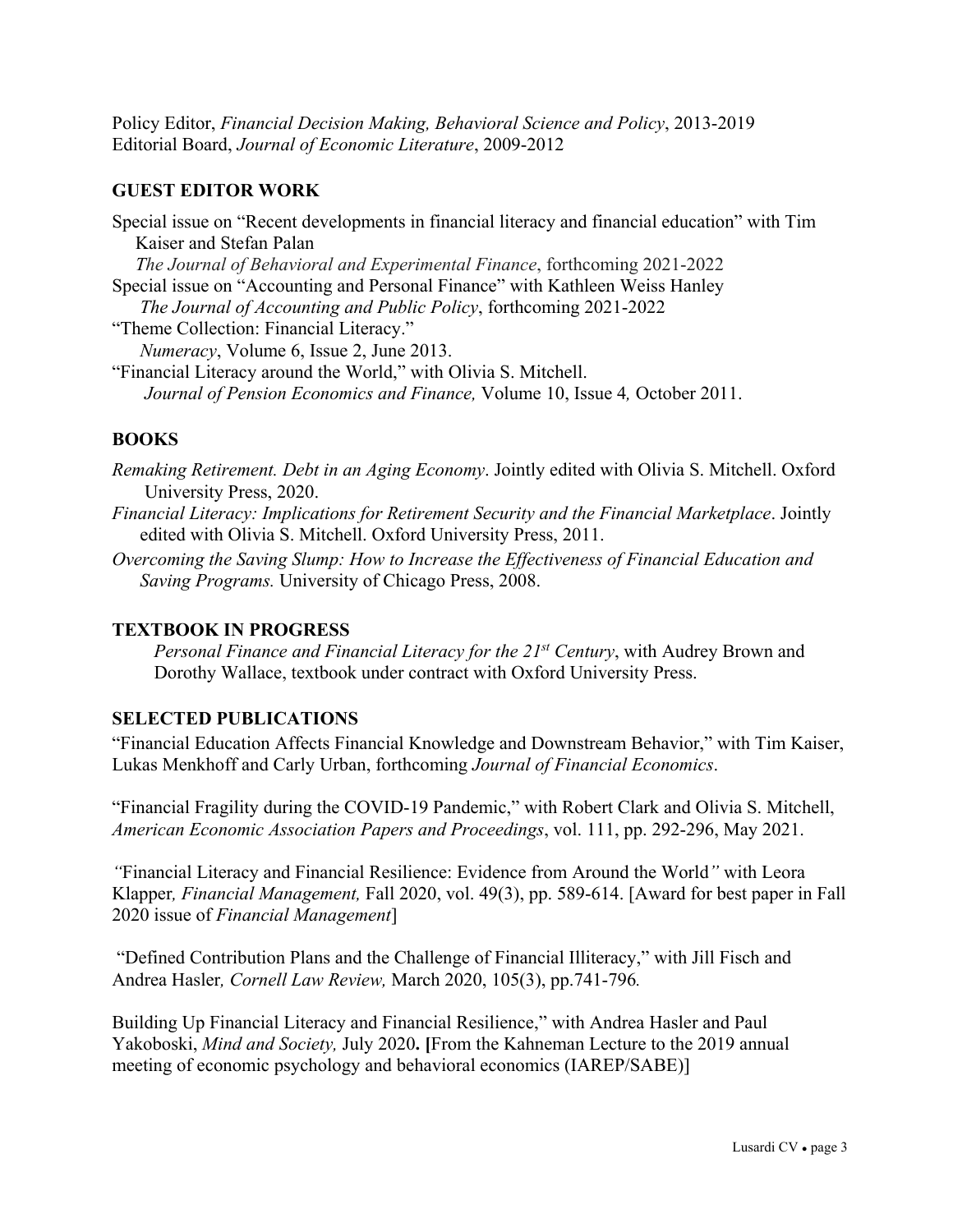"Financial Literacy and the Need for Financial Education: Evidence and Implications," *Swiss Journal of Economics and Statistics*, 55(1), January 2019. [From keynote address to the Swiss Society of Economics and Statistics annual conference, June 2018].

 "Optimal Financial Knowledge and Wealth Inequality," with Olivia S. Mitchell and Pierre-Carl Michaud, *Journal of Political Economy*, April 2017, 125(2), pp. 431-477.

"Bankruptcy Rates among NFL Players with Short-Lived Income Spike," with Kyle Carlson, Joshua Kim, and Colin Camerer, *American Economic Review,* May 2015*,* 105(5), pp. 381-84

.

"Financial Literacy Skills for the 21th Century: Evidence from PISA," Colston Warne Lecture, *Journal of Consumer Affairs,* Fall 2015, 49(3), pp. 639-659. [From keynote address to the American Council on Consumer Interest annual conference]

"The Economic Importance of Financial Literacy: Theory and Evidence," with Olivia S. Mitchell, *Journal of Economic Literature*, March 2014, 52(1), pp. 5-44.

"Numeracy, Financial Literacy, and Financial Decision-Making," in *Numeracy*, 5(1), Article 2, January 2012. [Winner of the inaugural Steen Award]

 "Financially Fragile Households: Evidence and Implications" with Daniel Schneider, and Peter Tufano, *Brookings Papers on Economic Activity*, Spring 2011, pp. 83-134.

"Financial Literacy Around the World: An Overview," with Olivia S. Mitchell, *Journal of Pension Economics and Finance*, October 2011, vol. 10(4), pp. 497-508. [All time most cited article in the *Journal of Pension Economics and Finance*]

"Financial Literacy and Stock Market Participation," with Maarten van Rooij and Rob Alessie, *Journal of Financial Economics*, 2011, vol. 102 (2), pp. 449-472

"Financial Literacy among the Young," with Olivia S. Mitchell and Vilsa Curto, *Journal of Consumer Affairs*, 2010, vol. 44(2), pp. 358-380 [Top 5 most cited paper in the *Journal of Consumer Affairs*]

"Baby Boomer Retirement Security: The Role of Planning, Financial Literacy, and Housing Wealth," with Olivia S. Mitchell, *Journal of Monetary Economics*, January 2007, vol. 54, pp. 205-224. [Awarded the Fidelity Pyramid Prize]

"Liquidity Constraints, Household Wealth, and Entrepreneurship," with Erik Hurst, *Journal of Political Economy*, April 2004, vol. 112 (2), pp. 319-347.

"Household Savings: Micro Theories and Micro Facts," with Martin Browning, *Journal of Economic Literature*, December 1996, vol. 34, pp. 1797-1855.

Impact of these paper (number of citations): https://scholar.google.com/citations?user=0VMcDxAAAAAJ&hl=en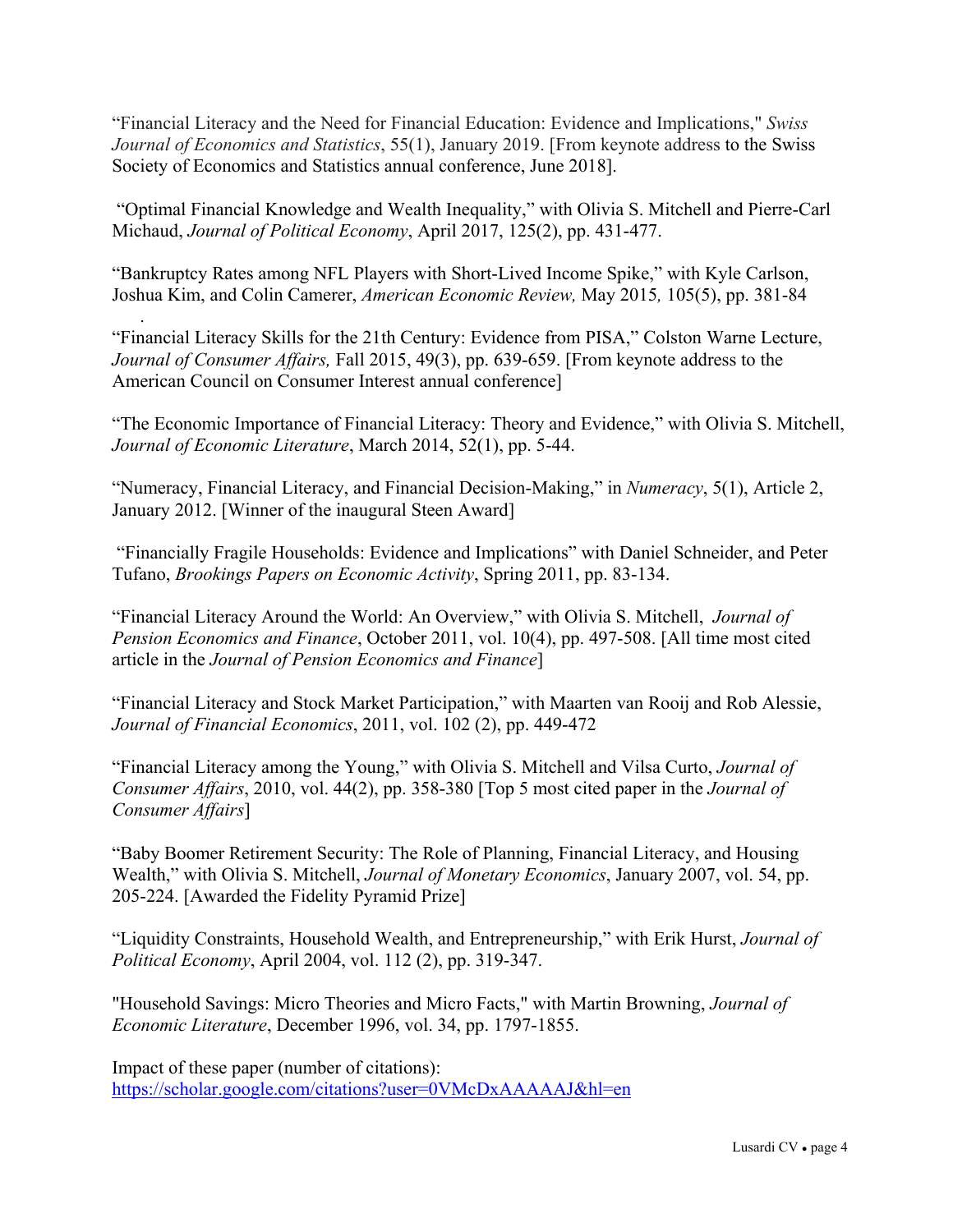Also in Clarivate Analytics list of world's most impactful scientific researchers in 2017 and 2021, listed among top 1% of economics and business researchers, according to citations.

## **SELECTED WORK IN PROGRESS**

"Evaluating Deliberative Competence: A Simple Method with an Application to Financial Choice," with Sandro Ambuehl and B. Douglas Bernheim, GFLEC Working Paper, Strong Revise and Resubmit from the *AER.*

*Fearless Woman*: Financial Literacy and Stock Market Participation," NBER Working Paper n. 28723, with Tabea Bucher-Koenen, Rob Alessie, and Maarten van Rooij, April 2021, submitted to the *Journal of Finance*.

### **OTHER WORK**

Summary of "Defined Contribution Plans and the Challenge of Financial Illiteracy," *Harvard Law School Forum on Corporate Governance and Financial Regulation*, June 2019

 "Teach Workers about the Perils of Debt," with Peter Tufano, *Harvard Business Review,* November 2009, pp. 22-24.

#### **SELECTED FELLOWSHIPS AND GRANTS (\*\* indicates grants greater than \$2 million)**

- FINRA Investor Education Foundation and Stanford Center on Longevity, "From the Great Recession to the COVID-19 Pandemic: Financial Resilience in America," 2020-2021.
- \*\*The Institute of Consumer Money Management. Proposal title: Retirement and Saving Decisions by Low and Middle Income Households," 5-year project with Robert Clark and Olivia Mitchell, 2019.
- National Endowment for Financial Education. Proposal title: Working Longer: Evidence and Implications for a Heterogeneous Workforce," with Andrea Hasler, 2018.
- TIAA Institute. Proposal title: "Debt and Financial Vulnerability on the Verge of Retirement," with Olivia Mitchell and Noemi Oggero, 2016
- University of Michigan Retirement Research Center, Ann Arbor, MI, Proposal title: "Using a Life Cycle Model to Evaluate Financial Literacy Program Effectiveness," with Pierre-Carl Michaud and Olivia S. Mitchell, 2015.
- TIAA Institute, Proposal title: "Financial Education, Financial Competence, and Consumer Welfare," with Sandro Ambuehl and Douglas Bernheim, 2014.
- European Investment Bank Institute, Principal Investigator of a team of nine research centers in nine countries. Theme: Financial Literacy, 2013–2016.
- \*\*U.S. Social Security Administration, Financial Literacy Research Consortium, Principal Investigator of a Consortium of Dartmouth College, the Wharton School, and RAND, 2010– 2011
- FINRA Investor Education Foundation, "A Study of U.S. Financial Literacy: Evidence and Policy Implications." Principal Investigator, 2008–2009
- Senior Faculty Fellowship, Dartmouth College, Fall 2003